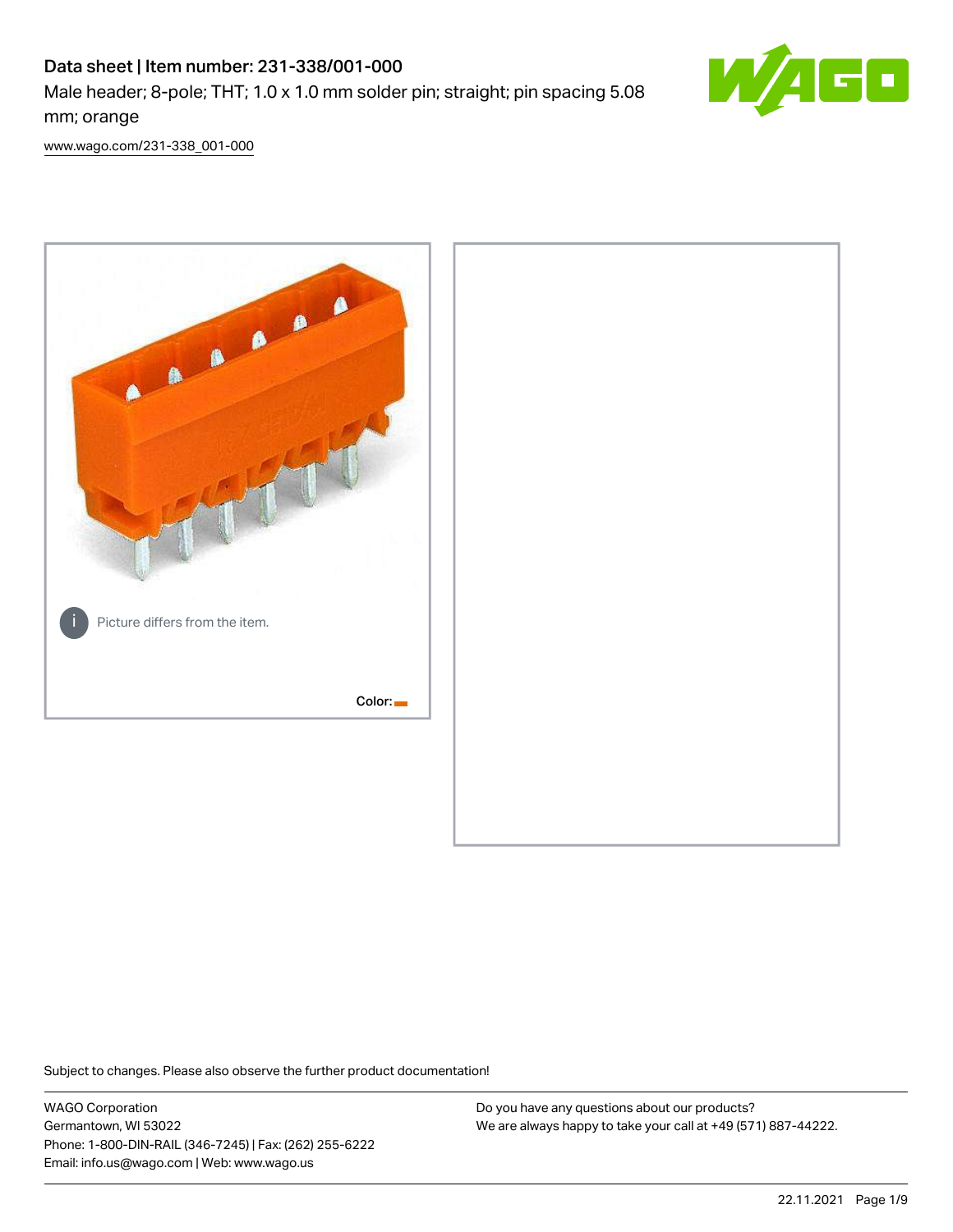

Dimensions in mm

 $L =$  (pole no.  $-1$ ) x pin spacing  $+8.2$  mm

#### Item description

- **Horizontal or vertical PCB mounting via straight or angled solder pins**
- **Pin cross-section: 1 x 1 mm**
- $\blacksquare$ With coding fingers

## Data Notes

Safety information 1 The MCS – MULTI CONNECTION SYSTEM includes connectors

Subject to changes. Please also observe the further product documentation!  $\nu$ 

WAGO Corporation Germantown, WI 53022 Phone: 1-800-DIN-RAIL (346-7245) | Fax: (262) 255-6222 Email: info.us@wago.com | Web: www.wago.us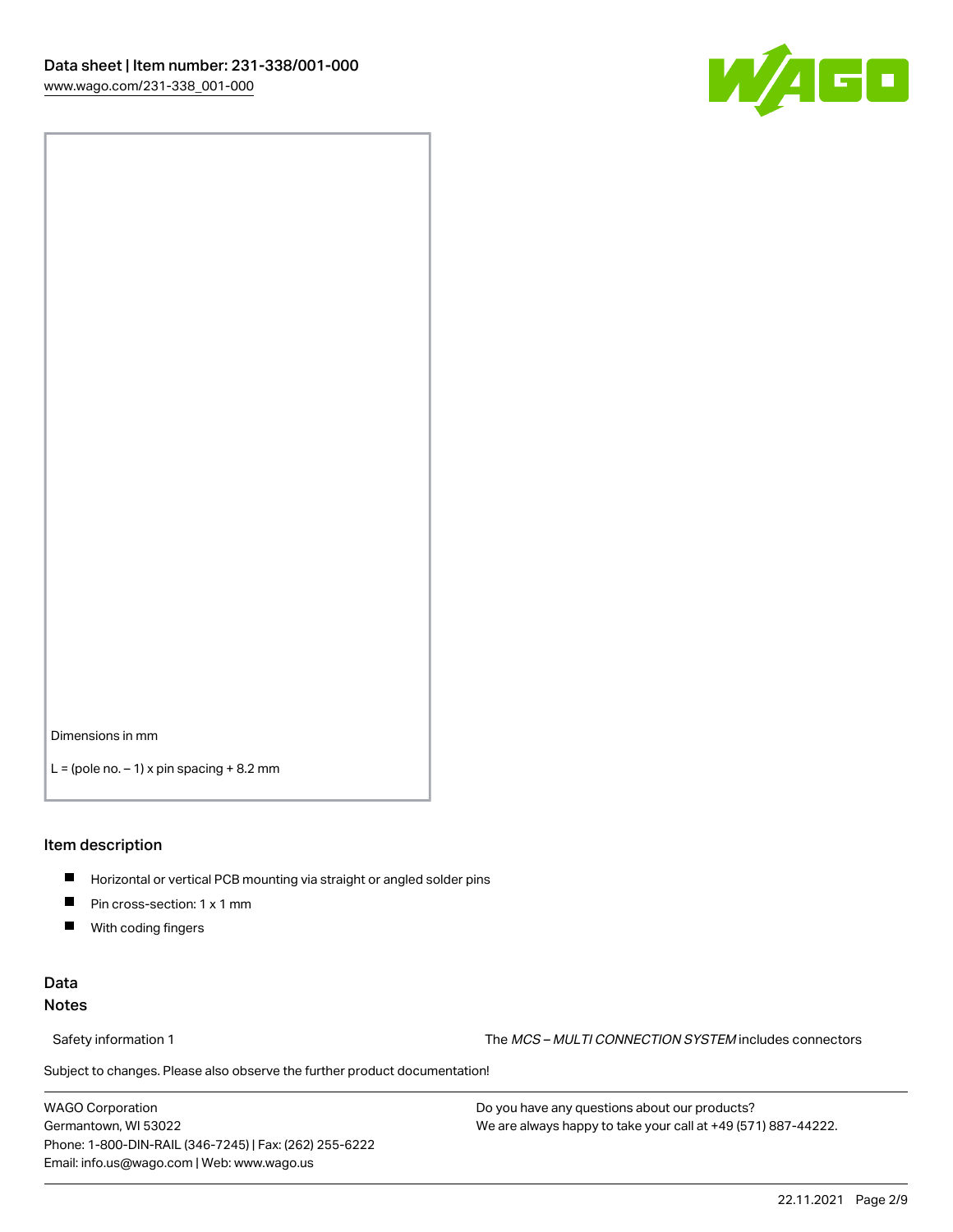

without breaking capacity in accordance with DIN EN 61984. When

|           | used as intended, these connectors must not be connected<br>/disconnected when live or under load. The circuit design should<br>ensure header pins, which can be touched, are not live when<br>unmated.                                                             |
|-----------|---------------------------------------------------------------------------------------------------------------------------------------------------------------------------------------------------------------------------------------------------------------------|
| Variants: | Other pole numbers<br>3.8 mm pin projection for male headers with straight solder pins<br>Gold-plated or partially gold-plated contact surfaces<br>Other versions (or variants) can be requested from WAGO Sales or<br>configured at https://configurator.wago.com/ |

## Electrical data

## IEC Approvals

| Ratings per                 | IEC/EN 60664-1                                                        |
|-----------------------------|-----------------------------------------------------------------------|
| Rated voltage (III / 3)     | 320 V                                                                 |
| Rated surge voltage (III/3) | 4 <sub>kV</sub>                                                       |
| Rated voltage (III/2)       | 320 V                                                                 |
| Rated surge voltage (III/2) | 4 <sub>k</sub> V                                                      |
| Nominal voltage (II/2)      | 630 V                                                                 |
| Rated surge voltage (II/2)  | 4 <sub>k</sub> V                                                      |
| Rated current               | 12A                                                                   |
| Legend (ratings)            | $(III / 2)$ $\triangle$ Overvoltage category III / Pollution degree 2 |

## UL Approvals

| Approvals per                  | UL 1059 |
|--------------------------------|---------|
| Rated voltage UL (Use Group B) | 300 V   |
| Rated current UL (Use Group B) | 10 A    |
| Rated voltage UL (Use Group D) | 300 V   |
| Rated current UL (Use Group D) | 10 A    |

## Ratings per UL

| Rated voltage UL 1977 | 600 V |
|-----------------------|-------|
| Rated current UL 1977 |       |

## CSA Approvals

| Approvals per                   | ~~    |
|---------------------------------|-------|
| Rated voltage CSA (Use Group B) | 3UU 1 |

Subject to changes. Please also observe the further product documentation!

| <b>WAGO Corporation</b>                                | Do you have any questions about our products?                 |
|--------------------------------------------------------|---------------------------------------------------------------|
| Germantown, WI 53022                                   | We are always happy to take your call at +49 (571) 887-44222. |
| Phone: 1-800-DIN-RAIL (346-7245)   Fax: (262) 255-6222 |                                                               |
| Email: info.us@wago.com   Web: www.wago.us             |                                                               |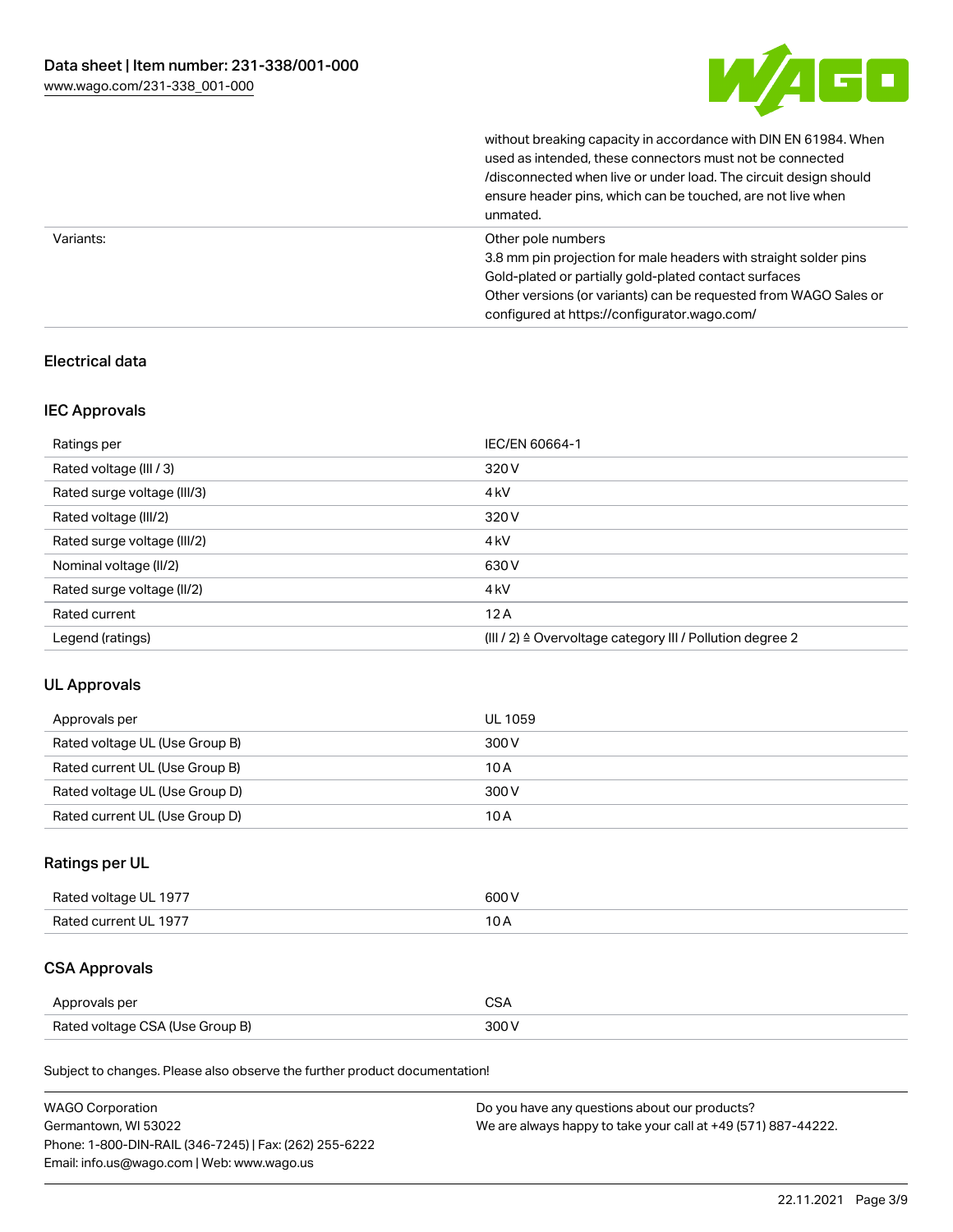[www.wago.com/231-338\\_001-000](http://www.wago.com/231-338_001-000)



| Rated current CSA (Use Group B) | 10 A  |
|---------------------------------|-------|
| Rated voltage CSA (Use Group D) | 300 V |
| Rated current CSA (Use Group D) | 10 A  |

### Connection data

| Total number of potentials |  |
|----------------------------|--|
| Number of connection types |  |
| Number of levels           |  |

## Connection 1

| Number of poles |  |
|-----------------|--|
|                 |  |

## Physical data

| Pin spacing                          | 5.08 mm / 0.2 inch    |
|--------------------------------------|-----------------------|
| Width                                | 43.76 mm / 1.723 inch |
| Height                               | 17 mm / 0.669 inch    |
| Height from the surface              | 12 mm / 0.472 inch    |
| Depth                                | 8.4 mm / 0.331 inch   |
| Solder pin length                    | $5 \,\mathrm{mm}$     |
| Solder pin dimensions                | $1 \times 1$ mm       |
| Drilled hole diameter with tolerance | $1.4$ $(+0.1)$ mm     |

## Plug-in connection

| Contact type (pluggable connector) | Male connector/plug |
|------------------------------------|---------------------|
| Connector (connection type)        | for PCB             |
| Mismating protection               | No                  |
| Mating direction to the PCB        | 90°                 |
| Locking of plug-in connection      | Without             |

## PCB contact

| PCB Contact                         | THT                                      |
|-------------------------------------|------------------------------------------|
| Solder pin arrangement              | over the entire male connector (in-line) |
| Number of solder pins per potential |                                          |

Subject to changes. Please also observe the further product documentation!

WAGO Corporation Germantown, WI 53022 Phone: 1-800-DIN-RAIL (346-7245) | Fax: (262) 255-6222 Email: info.us@wago.com | Web: www.wago.us Do you have any questions about our products? We are always happy to take your call at +49 (571) 887-44222.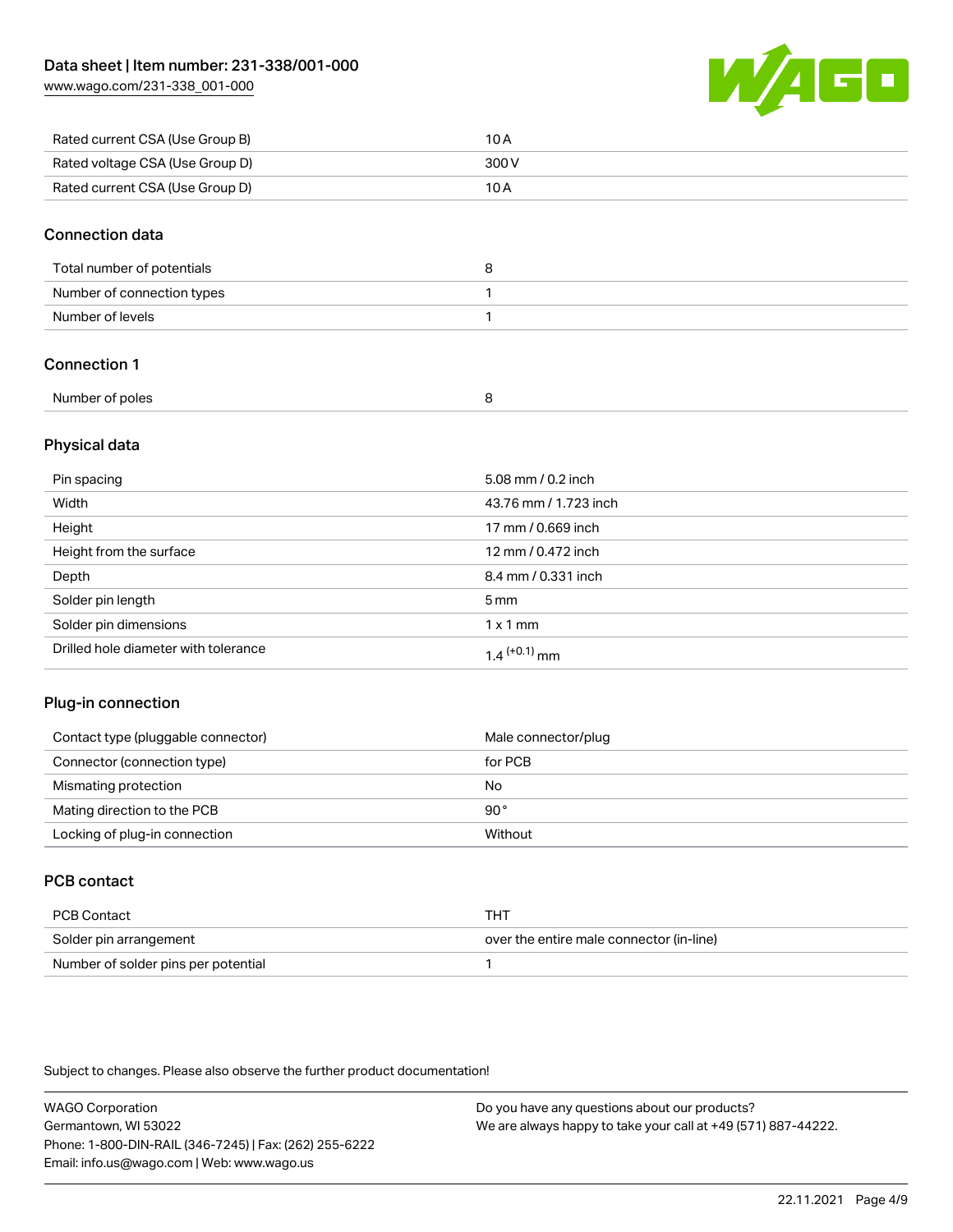

### Material data

| Color                       | orange                                 |
|-----------------------------|----------------------------------------|
| Material group              |                                        |
| Insulation material         | Polyamide (PA66)                       |
| Flammability class per UL94 | V0                                     |
| Contact material            | Electrolytic copper (E <sub>Cu</sub> ) |
| Contact plating             | tin-plated                             |
| Fire load                   | 0.047 MJ                               |
| Weight                      | 2.6g                                   |
|                             |                                        |

## Environmental requirements

| Limit temperature range | . +100 °C<br>-60 |
|-------------------------|------------------|
|-------------------------|------------------|

## Commercial data

| Product Group         | 3 (Multi Conn. System) |
|-----------------------|------------------------|
| PU (SPU)              | 100 Stück              |
| Packaging type        | box                    |
| Country of origin     | PL                     |
| <b>GTIN</b>           | 4044918865456          |
| Customs tariff number | 8536694040             |

#### Approvals / Certificates

#### Country specific Approvals

| Logo | Approval                                            | <b>Additional Approval Text</b> | Certificate<br>name |
|------|-----------------------------------------------------|---------------------------------|---------------------|
|      | <b>CB</b><br>DEKRA Certification B.V.               | IEC 61984                       | NL-39756            |
|      | <b>CSA</b><br>DEKRA Certification B.V.              | C <sub>22.2</sub>               | 1466354             |
| EMA  | <b>KEMA/KEUR</b><br><b>DEKRA Certification B.V.</b> | EN 61984                        | 2190761.01          |

#### Ship Approvals

Subject to changes. Please also observe the further product documentation!

| <b>WAGO Corporation</b>                                | Do you have any questions about our products?                 |  |
|--------------------------------------------------------|---------------------------------------------------------------|--|
| Germantown, WI 53022                                   | We are always happy to take your call at +49 (571) 887-44222. |  |
| Phone: 1-800-DIN-RAIL (346-7245)   Fax: (262) 255-6222 |                                                               |  |
| Email: info.us@wago.com   Web: www.wago.us             |                                                               |  |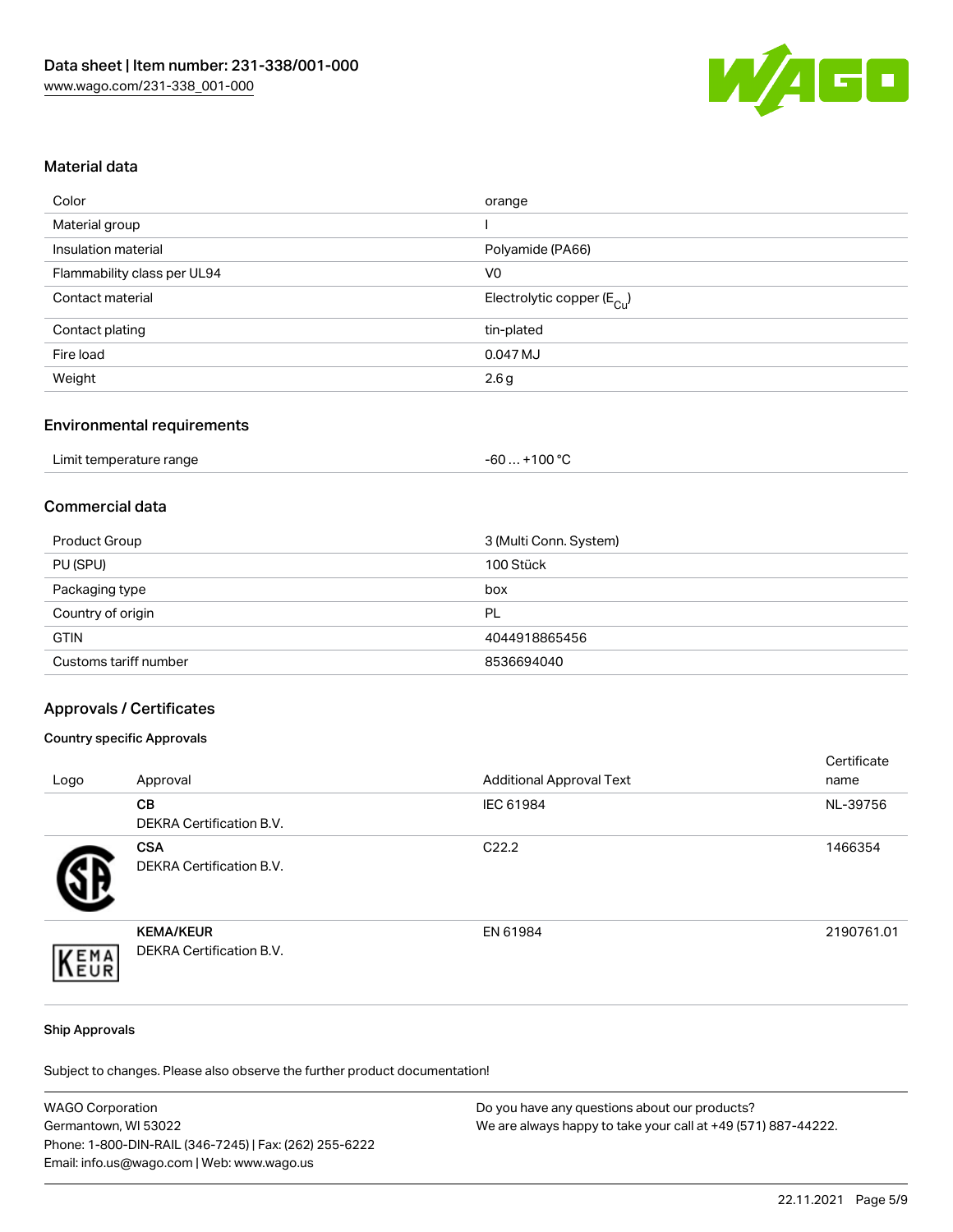[www.wago.com/231-338\\_001-000](http://www.wago.com/231-338_001-000)



| Logo | Approval                                  | <b>Additional Approval Text</b> | Certificate<br>name               |
|------|-------------------------------------------|---------------------------------|-----------------------------------|
|      | <b>ABS</b><br>American Bureau of Shipping | $\overline{\phantom{0}}$        | $19-$<br>HG1869876-<br><b>PDA</b> |

#### UL-Approvals

| Logo | Approval                                    | <b>Additional Approval Text</b> | Certificate<br>name |
|------|---------------------------------------------|---------------------------------|---------------------|
| Ъ.   | UL<br>UL International Germany GmbH         | <b>UL 1977</b>                  | E45171              |
|      | <b>UR</b><br>Underwriters Laboratories Inc. | <b>UL 1059</b>                  | E45172              |

## **Counterpart**

| Item no.231-308/026-000<br>1-conductor female connector; CAGE CLAMP®; 2.5 mm <sup>2</sup> ; Pin spacing 5.08 mm; 8-pole; 2,50 mm <sup>2</sup> ; orange /026-000                                            | www.wago.com/231-308                  |
|------------------------------------------------------------------------------------------------------------------------------------------------------------------------------------------------------------|---------------------------------------|
| Item no.231-2308/026-000<br>2-conductor female connector; Push-in CAGE CLAMP <sup>®</sup> ; 2.5 mm <sup>2</sup> ; Pin spacing 5.08 mm; 8-pole; with<br>integrated end plate; 2,50 mm <sup>2</sup> ; orange | www.wago.com/231-2308<br>$/026 - 000$ |
| Item no.231-2308/037-000<br>2-conductor female connector; Push-in CAGE CLAMP <sup>®</sup> ; 2.5 mm <sup>2</sup> ; Pin spacing 5.08 mm; 8-pole; Lateral<br>locking levers; 2,50 mm <sup>2</sup> ; orange    | www.wago.com/231-2308<br>/037-000     |
| Item no.2231-308/031-000<br>Female plug; 8-pole; push-button; mounting flange; 12 AWG max; pin spacing 5.08 mm; 1-conductor per<br>pole; orange                                                            | www.wago.com/2231-308<br>/031-000     |
| Item no.2231-308/026-000<br>Female plug; 8-pole; push-button; 12 AWG max; pin spacing 5.08 mm; 1-conductor per pole; orange                                                                                | www.wago.com/2231-308<br>$/026 - 000$ |
| Item no.2231-308/037-000<br>Female plug; 8-pole; push-button; locking lever; 12 AWG max; pin spacing 5.08 mm; 1-conductor per<br>pole; orange                                                              | www.wago.com/2231-308<br>/037-000     |
| Item no.2231-308/102-000<br>Female plug; 8-pole; push-button; with integrated end plate; 12 AWG max; pin spacing 5.08 mm; 1-<br>conductor per pole; orange                                                 | www.wago.com/2231-308<br>$/102 - 000$ |

#### Item no.231-308/027-000

Subject to changes. Please also observe the further product documentation!

WAGO Corporation Germantown, WI 53022 Phone: 1-800-DIN-RAIL (346-7245) | Fax: (262) 255-6222 Email: info.us@wago.com | Web: www.wago.us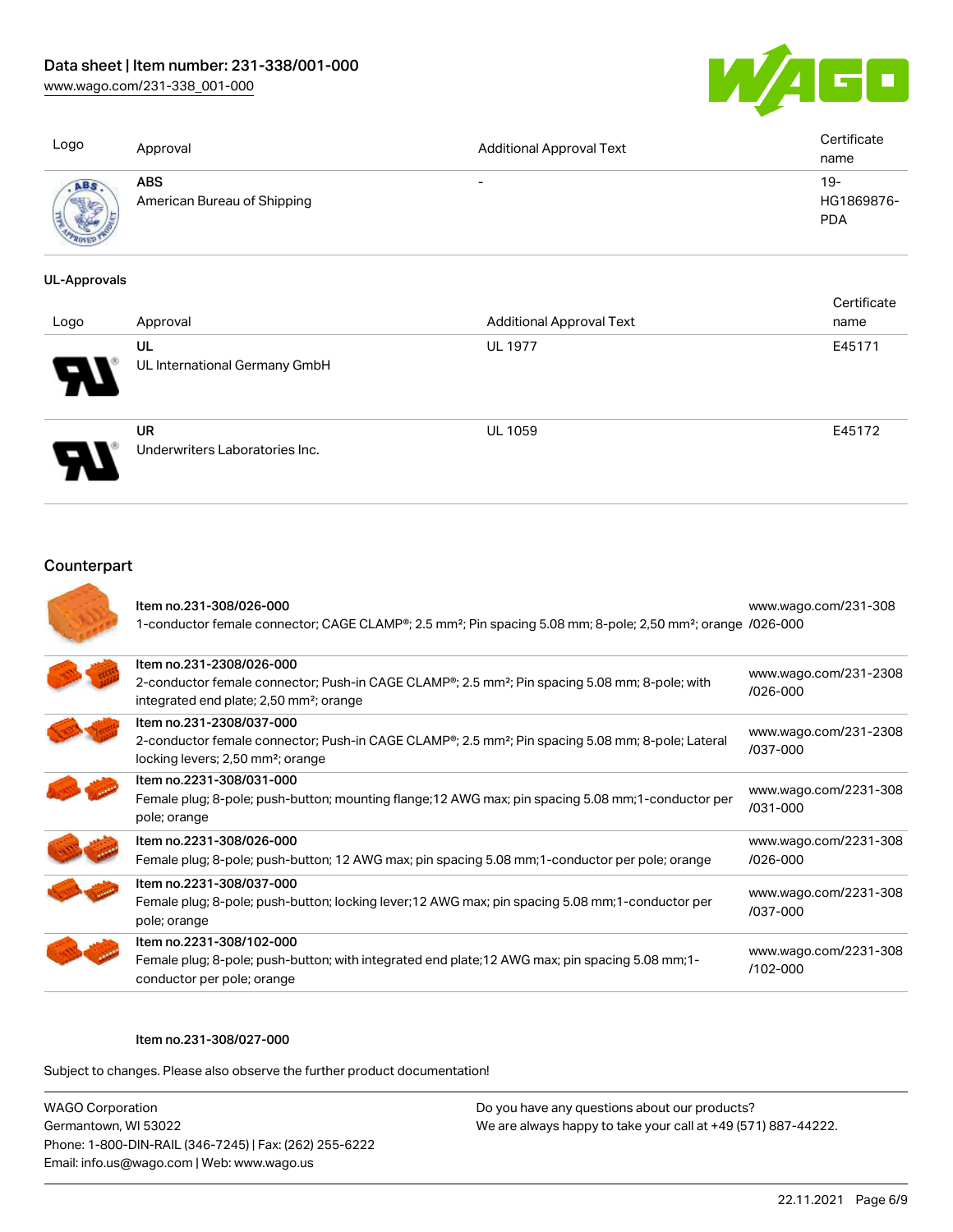# Data sheet | Item number: 231-338/001-000

[www.wago.com/231-338\\_001-000](http://www.wago.com/231-338_001-000)





1-conductor female connector; CAGE CLAMP®; 2.5 mm<sup>2</sup>; Pin spacing 5.08 mm; 8-pole; clamping collar; 2,50 mm²; orange [www.wago.com/231-308](https://www.wago.com/231-308/027-000) [/027-000](https://www.wago.com/231-308/027-000)

| Item no.231-308/037-000<br>1-conductor female connector; CAGE CLAMP®; 2.5 mm <sup>2</sup> ; Pin spacing 5.08 mm; 8-pole; Lateral locking<br>levers; 2,50 mm <sup>2</sup> ; orange    | www.wago.com/231-308<br>/037-000     |
|--------------------------------------------------------------------------------------------------------------------------------------------------------------------------------------|--------------------------------------|
| Item no.232-308/026-000<br>1-conductor female connector, angled; CAGE CLAMP <sup>®</sup> ; 2.5 mm <sup>2</sup> ; Pin spacing 5.08 mm; 8-pole; 2,50<br>mm <sup>2</sup> ; orange       | www.wago.com/232-308<br>/026-000     |
| Item no.231-308/031-000<br>1-conductor female connector; CAGE CLAMP®; 2.5 mm <sup>2</sup> ; Pin spacing 5.08 mm; 8-pole; clamping collar;<br>$2,50$ mm <sup>2</sup> ; orange         | www.wago.com/231-308<br>$/031 - 000$ |
| Item no.231-308/102-000<br>1-conductor female connector; CAGE CLAMP®; 2.5 mm <sup>2</sup> ; Pin spacing 5.08 mm; 8-pole; with integrated<br>end plate; 2,50 mm <sup>2</sup> ; orange | www.wago.com/231-308<br>$/102 - 000$ |
| Item no.232-408/026-000<br>1-conductor female connector, angled; CAGE CLAMP®; 2.5 mm <sup>2</sup> ; Pin spacing 5.08 mm; 8-pole; 2,50<br>mm <sup>2</sup> ; orange                    | www.wago.com/232-408<br>/026-000     |

## Optional accessories

#### Coding

|        | Item no.: 231-500<br>Spacer; for formation of groups; light gray | www.wago.com/231-500 |
|--------|------------------------------------------------------------------|----------------------|
| Coding |                                                                  |                      |
| 3.6    | Item no.: 231-129                                                |                      |
|        | Coding key; snap-on type; light gray                             | www.wago.com/231-129 |

## Downloads Documentation

| <b>Additional Information</b> |            |        |          |
|-------------------------------|------------|--------|----------|
| Technical explanations        | 2019 Apr 3 | pdf    | Download |
|                               |            | 2.0 MB |          |

## CAD files

#### CAD data

Subject to changes. Please also observe the further product documentation! 2D/3D Models 231-338/001-000

| <b>WAGO Corporation</b>                                |  |
|--------------------------------------------------------|--|
| Germantown, WI 53022                                   |  |
| Phone: 1-800-DIN-RAIL (346-7245)   Fax: (262) 255-6222 |  |
| Email: info.us@wago.com   Web: www.wago.us             |  |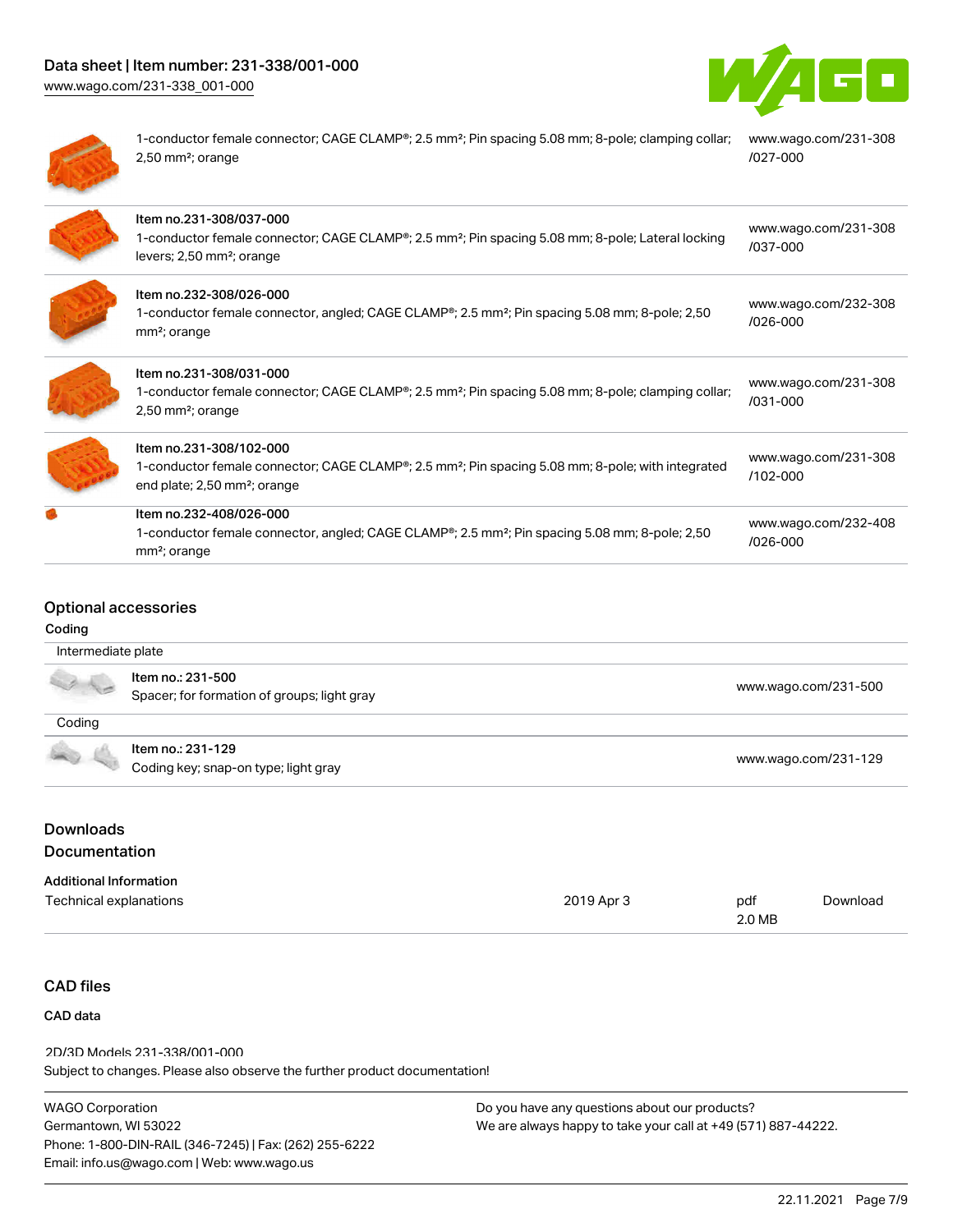

|                 | <b>INIUMO LUT UUMUU</b>                                                                                                                                                                                        | <b>URL</b> | Download |
|-----------------|----------------------------------------------------------------------------------------------------------------------------------------------------------------------------------------------------------------|------------|----------|
| <b>CAE</b> data |                                                                                                                                                                                                                |            |          |
|                 | EPLAN Data Portal 231-338/001-000                                                                                                                                                                              | URL        | Download |
|                 | ZUKEN Portal 231-338/001-000                                                                                                                                                                                   | URL        | Download |
|                 | EPLAN Data Portal 231-338/001-000                                                                                                                                                                              | URL        | Download |
|                 | <b>PCB Design</b>                                                                                                                                                                                              |            |          |
|                 | Symbol and Footprint 231-338/001-000<br>CAx data for your PCB design, consisting of "schematic symbols and PCB footprints",<br>allow easy integration of the WAGO component into your development environment. | URL        | Download |
|                 | Supported formats:                                                                                                                                                                                             |            |          |
| ш               | Accel EDA 14 & 15                                                                                                                                                                                              |            |          |
| Ц               | Altium 6 to current version                                                                                                                                                                                    |            |          |
| Ш               | Cadence Allegro                                                                                                                                                                                                |            |          |
| П               | DesignSpark                                                                                                                                                                                                    |            |          |
| Ш               | Eagle Libraries                                                                                                                                                                                                |            |          |
| П               | KiCad                                                                                                                                                                                                          |            |          |
| Ш               | <b>Mentor Graphics BoardStation</b>                                                                                                                                                                            |            |          |
| ш               | Mentor Graphics Design Architect                                                                                                                                                                               |            |          |
| ш               | Mentor Graphics Design Expedition 99 and 2000                                                                                                                                                                  |            |          |
| Ш               | OrCAD 9.X PCB and Capture                                                                                                                                                                                      |            |          |
| П               | PADS PowerPCB 3, 3.5, 4.X, and 5.X                                                                                                                                                                             |            |          |
| ш               | PADS PowerPCB and PowerLogic 3.0                                                                                                                                                                               |            |          |
| ш               | PCAD 2000, 2001, 2002, 2004, and 2006                                                                                                                                                                          |            |          |
|                 | Pulsonix 8.5 or newer                                                                                                                                                                                          |            |          |
|                 | <b>STL</b>                                                                                                                                                                                                     |            |          |
|                 | 3D STEP                                                                                                                                                                                                        |            |          |
|                 | TARGET 3001!                                                                                                                                                                                                   |            |          |
|                 | View Logic ViewDraw                                                                                                                                                                                            |            |          |
| ш               | Quadcept                                                                                                                                                                                                       |            |          |
|                 | Zuken CadStar 3 and 4                                                                                                                                                                                          |            |          |
| ш               | Zuken CR-5000 and CR-8000                                                                                                                                                                                      |            |          |
|                 | PCB Component Libraries (EDA), PCB CAD Library Ultra Librarian                                                                                                                                                 |            |          |

WAGO Corporation Germantown, WI 53022 Phone: 1-800-DIN-RAIL (346-7245) | Fax: (262) 255-6222 Email: info.us@wago.com | Web: www.wago.us